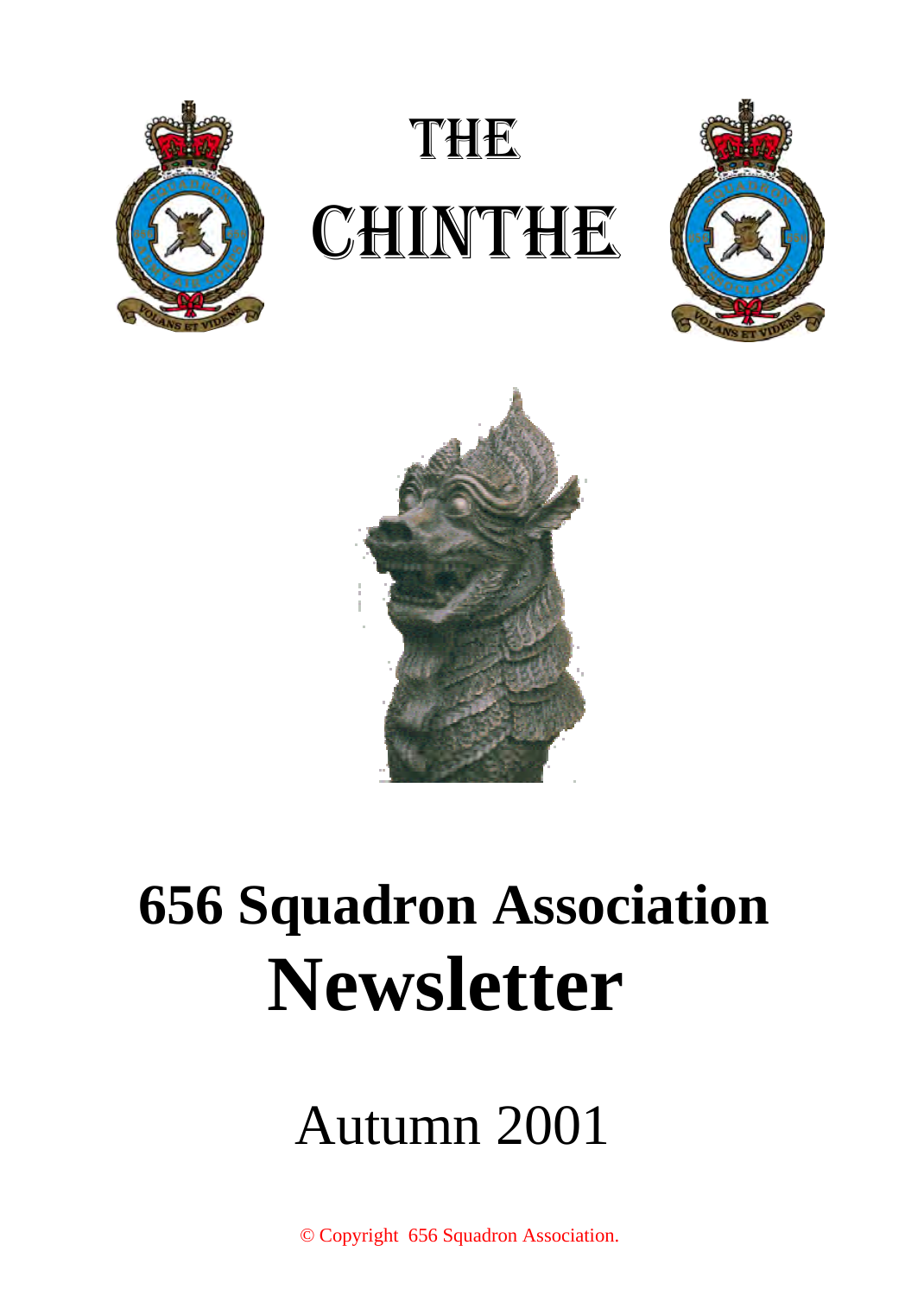## **Contents**

## **DIARY DATES**

#### A.A.C. Band venues / dates

### **NOTICE : Korean Veterans**

Whilst you were in Korea did you have any Canadians in the unit? If you did would you please contact me as I have a Col Mills in Canada trying to write a book and include anything concerning Canadians in 1903 Flight.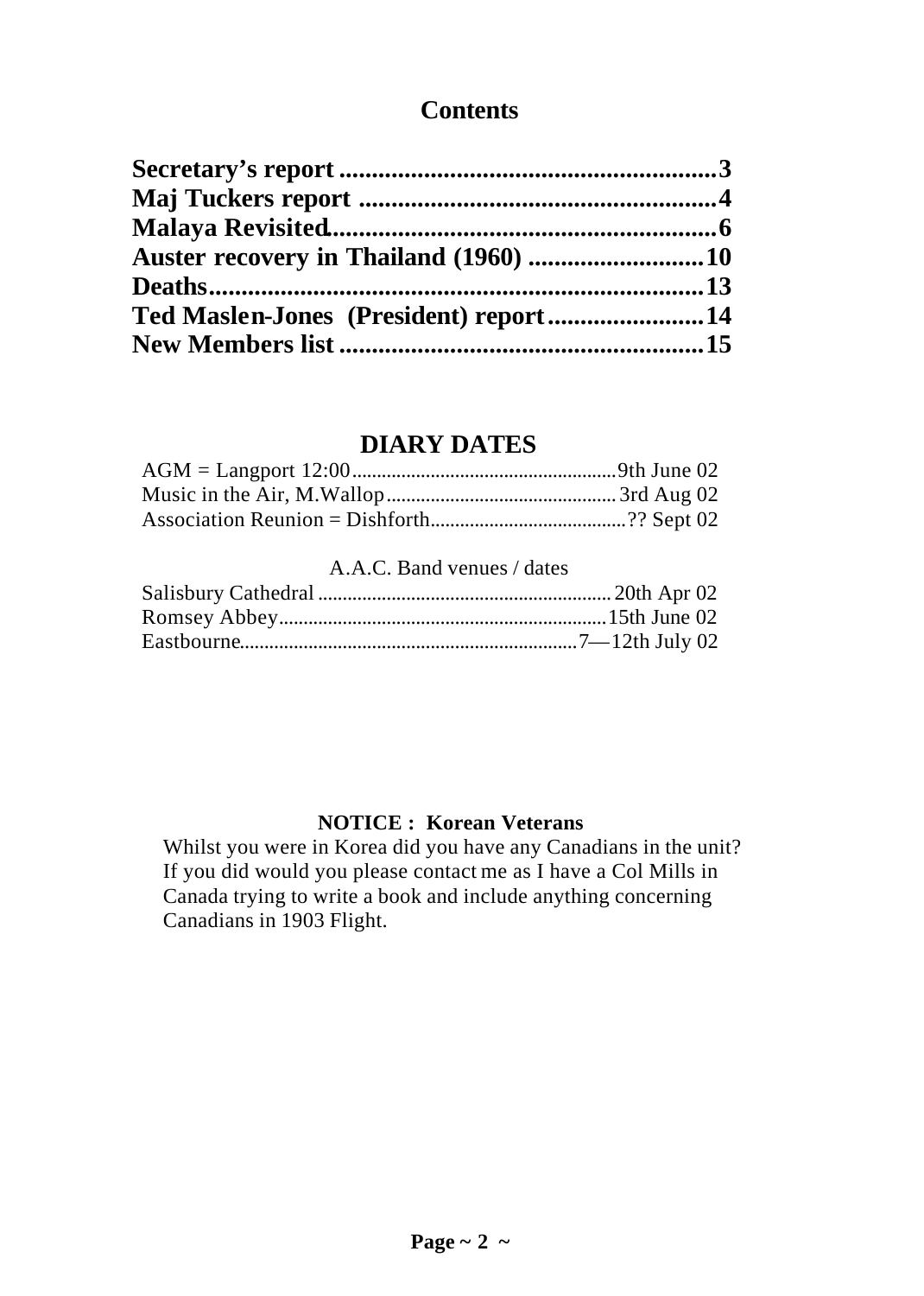## **2001 — An Eventful Year**

2001 set out as a normal year, with hopes of a Squadron reunion now they have returned from Bosnia. At a high level meeting plans had finally been agreed, on what to do to celebrate the 60th birthday. Just one week later our founder, Nobby Clark sadly died. He was attending a meeting at the Kohema Lodge in Guilford when he was taken from us. He died as he would have wished, quickly, in the company of many good friends, and helping others. He is sadly missed by all that knew him.

The AGM in June was well attended with 21 members and 9 guests. One point raised at the meeting, by Len Edgecock, was a statement that during the 80's the Squadron was put in suspension for a short period, and that various presentation pieces had gone missing since that time. One item was a Kris (Malayan0 traditional dagger) presented to the Squadron by Maj.Gen Dato F.H. Brooke CB. CBE. DSO. PNM. On behalf of the Prime Minister and Government of Malaya, in recognition of 150,000 operational flying hours in theatre. The OC, Maj Alex Tucker volunteered to look into the case and see if he could trace this and the other pieces. I am please to say that the Kris is now safely back with the Squadron, and the other items are being sought. They will make fine items to be housed in the display cabinets, highlighting a very historic achievement. With the very high quotations I have received for the cabinet  $(\text{\textsterling}7,000+)$  we may be forced to reconsider, and I will report further in the next issue.

The Squadron arranged a splendid reunion at their home in Dishforth, when 47 me mbers and 41 guests came along, some even arriving before the Squadron were ready to receive them! The only thing that let the day down was the weather, which no one can change. This meant that the Austers and microlites were not able to arrive. In the evening some members and guests attended a dinner in the Crown Hotel, Boroughbridge.

The following week we saw the events in New York unfold, and lead the world into the current crisis. I'm sure all members will wish the Squadron well if they get involved, and that they will uphold the honour of the Squadron, as those that preceded them have.

My application to have an Official Squadron March composed was rejected by the Regimental Committee, however we can if we wish have an 'unofficial' one!

Many thanks to John Heyes for his account of the trip that our members took to Malaya, also to Pete Biggadike for the photo's.

Finally we welcome the new Squadron Commander, Maj Neil Dalton, and wish Maj Alex Tucker the outgoing CO, well in his new position.

John Bennett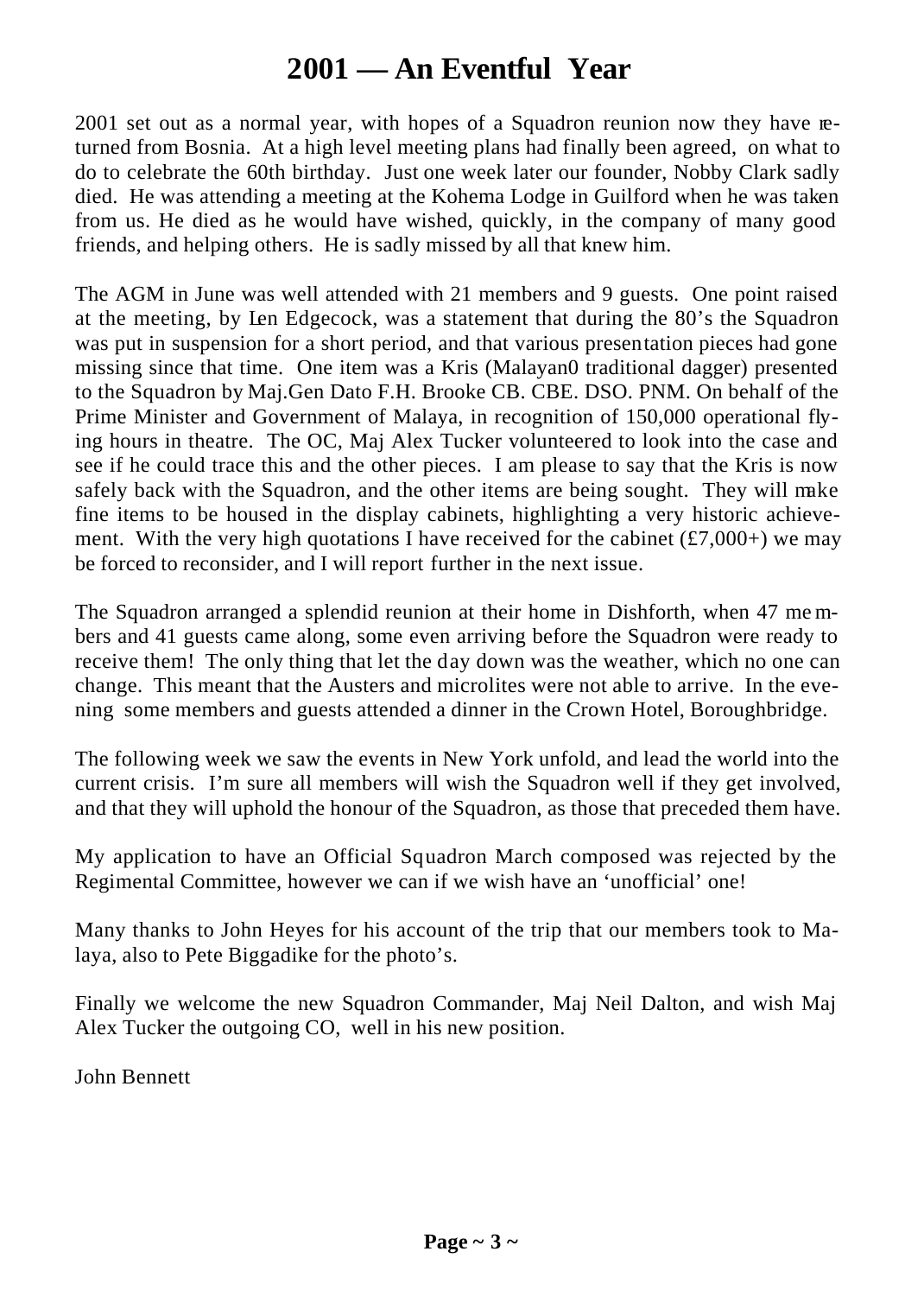## **656 SQUADRON COMMANDERS REPORT**

Since the last report the tempo of life within the Sqn has continued at an almost frenetic pace. In early April a detachment of 2 Gazelles left Dishforth for Kenya on Ex MONO PRIX in support of  $C$  Coy,  $1<sup>st</sup>$  Bn The Royal Regiment Of Wales. The detachment was commanded by Capt David Wilkins with an able second in command, WO2 Jamie McMillan. As soon as the detachment was up and running they found themselves tasked to search for a missing soldier on the slopes of Mt Kenya. This tested both pilots and aircraft alike as the majority of this task was completed at night, operating up to 10000' AMSL, using NVG with a handheld Thermal Image Camera. The detachment flew over six hours per day for six days during the search to no avail. Fortunately the missing person, a Royal Engineer EOD specialist, was found on the mountain at 8000' on the morning of the seventh day, none the worse for wear.

Concurrently with the detachment in Kenya, the Squadron was gearing up to deploy on Op AGRICOLA in Kosovo. The Regt has been tasked to support Op AGRICOLA for a 10 month period and to achieve this it was decided to split the tour into four detachments. Capt Simon Hill, the Gazelle Flight commander, was selected to command the initial deployment with soldiers from 656 Squadron. They deployed to Pristina and began the Theatre Qualification training and formally took over responsibility from 847 Naval Air Squadron on the 18<sup>th</sup> May. The role of the detachment was primarily to provide an over watch facility with an amount of command and liaison tasking. The tasks undertaken by the detachment during the initial period were mainly in support of the Multi National Brigade (Centre) and were a mixture of command and liaison tasks and limited over watch using the Nightsun. The nature of the tasking did however change shortly after this and the detachment found themselves operating from a Forward Operating Base in the south western area of Kosovo known as the Bootleg. Here they supported the efforts to check the flow of military materiel from Albania into Macedonia. In conjunction with this they were also tasked to support specialist tasking. This rapidly began to account for the majority of the hours flown by the detachment with the flying being in the main solo pilot with an observer in the left hand seat.

Meanwhile back in Dishforth during the period of May and June the Squadron was tasked to support the efforts to control the spread of Foot and Mouth disease. The Squadron undertook tasks to fly epidemiologists working for the MAFF around the infected areas of Cumbria and the Pennines. The use of

*(Continued on page 5)*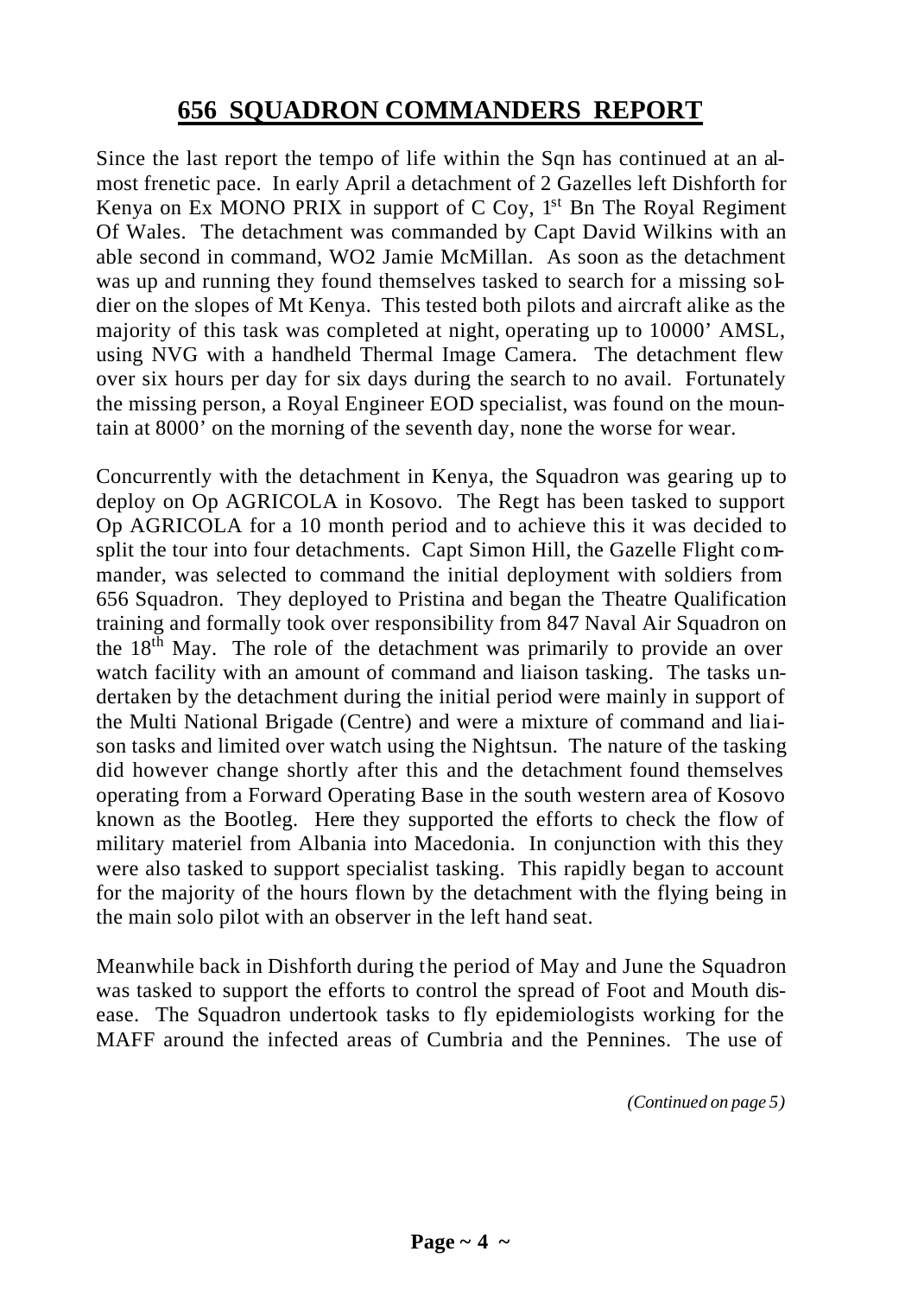#### *(Continued from page 4)*

aviation in this manner was thought to be of great value to the epidemiologists and vets who were attempting to predict the spread of the disease and implement containment measures to prevent further outbreaks.

In July the Squadron focus was again split. At home we supported Exercise PHANTOM BUGLE, an exercise that takes place on Salisbury Plain three times a year to train the next generation of Squadron and Company commanders. We deployed with 4 Lynx and 4 Gazelle and an enhanced groundcrew element for a week in the field. This provided an opportunity for us to test ourselves against a live enemy force in our primary role as an Anti-Tank Squadron. Having not had a chance to test these skills for some time we relearned some valuable lessons and by the final battle run were once again proving decisive to the Battle Group commanders plan. It was during this exercise that the Squadron hosted a film crew from Carlton television, the makers of Peak Practice. Without wishing to let the cat out of the bag as to the storyline the episode is due to be screened early in the new year and involves both ground and air elements of the Squadron with Airtroopers Robinson and Rolfe taking a starring role as extras.

Just prior to the Squadron taking some well earned leave over the summer Capt Alex Rogers took another Gazelle detachment to Canada to participate in Ex IRON ANVIL. The exercise they took part in differed from the norm due to the restrictions on training imposed due to Foot and Mouth in the UK. The detachment therefore ended up supporting 12 Mechanised Brigade. They spent forty days on the prairie prior to a brief adventure training package, returning to Dishforth in early October.

There have also been a number of changes of the personalities within the Squadron since the last report. In July WO2 Pete Tickle took over as the SSM from WO2 Mark Stevens who was posted to BATUS. The SSM joined us from 651 AH Fielding Squadron at Middle Wallop. Capt Simon Hill was also posted to take up the Recruiting and Liaison Officer post at HQ DAAvn. Finally, on 17<sup>th</sup> October Major Neil Dalton took command of the Squadron from Major Alex Tucker who has been posted to DASD at the MOD.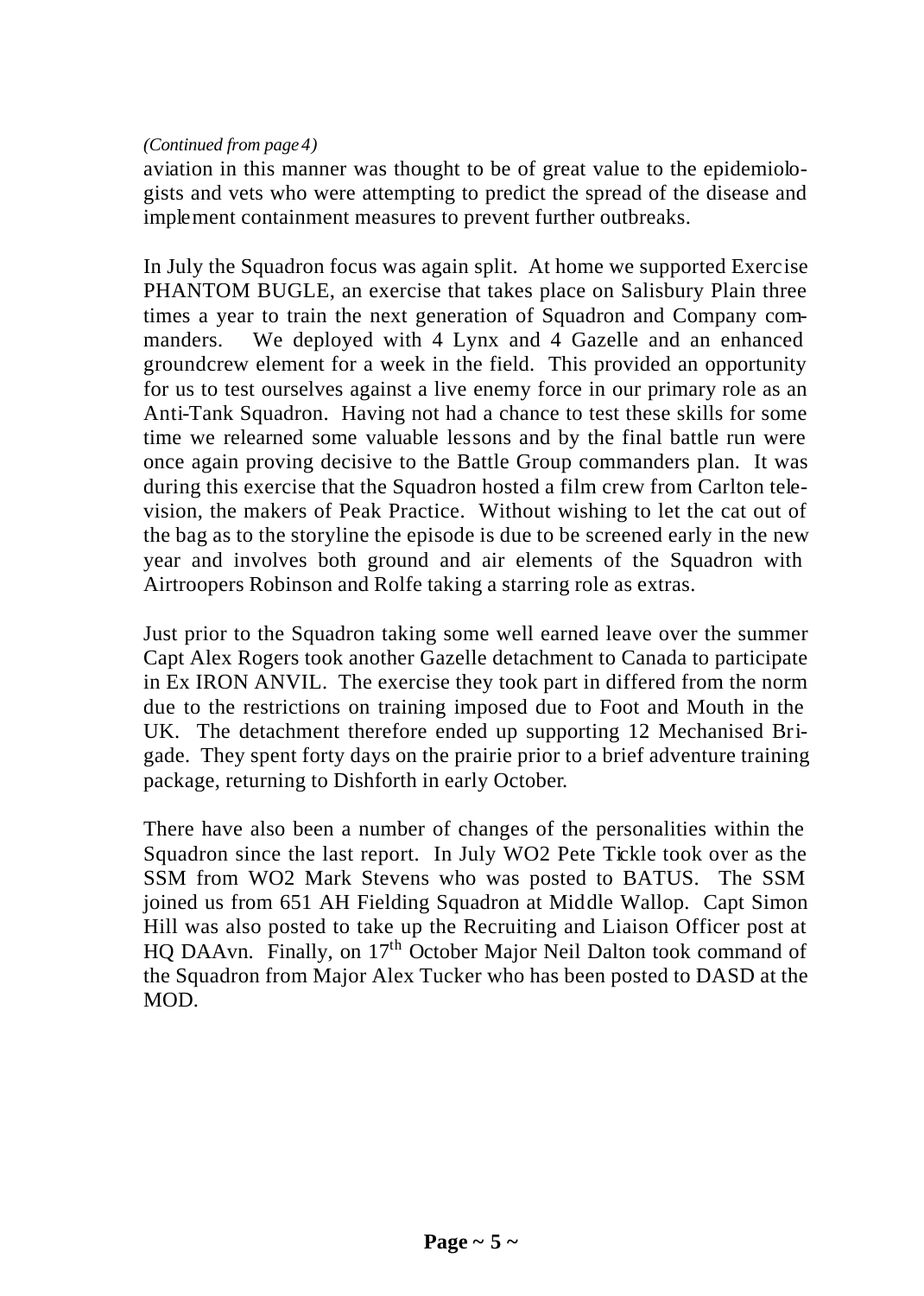## **MALAYA REVISITED**

It all started after the reunion dinner at Cirencester in 1999. A few of us were standing at the bar after dinner, putting the world to rights and reminiscing about Malaya in the 'old days'. Someone, I suspect that it may have been Pip Beard but I'm not sure as I was on the right side of a few ' Horses Necks', suggested that we should try for a reunion in Malaysia. I do remember saying, foolishly, as one does in these circumstances, "That should not be too difficult to organise", then promptly forgetting about the whole idea and having a few more brandies.

A couple of weeks later I was reminded of my foolish statement and was invited to look at the possibilities and costs. After a lot of telephone calls and a general invitation to the association members to express interest in the trip, I began to formulate a plan and costings. It soon became clear that unless the tour was straight from the package tour book, it would be fraught with disaster. Asking for an itinerary to go to places that were not on the tourist trail was met with incredulity and total ignorance of the geography of the country. Visits to Kluang became visits to Malacca or even Klang. Taiping and Seremban were unheard of and why would anyone want to go to Ipoh, it's just a tin mining town? Due to my singular lack of experience in dealing with the vagaries of the package tour industry and the almost weekly increases in cost levied by the travel agent, the year 2000 trip was cancelled and everyone had their deposit returned.

Disappointed? Yes, defeated? NO!!!!

The plan to go to Malaysia in 2001 benefited from the experience of the 2000 planning and a firm but not unreasonable price was obtained for a two-week trip. The Defence Adviser, Col. Little, at British High Commission in KL was very helpful and put us in contact with the recently formed Malaysian Army Air Corps. Col. Sanusi of MAAC expedited our security clearances to visit Kluang and Taiping and advised that we could not visit the Ipoh base and that there was nothing left to see at Seremban. Col. Sanussi also arranged for us to go to the site of Noble Field but he was depending on us to tell him where it had been. Apparently the Malaysian forces have no record of the location of the old airfield and accommodation.

Departure date was set as 3rd June. The party comprised: -

| Alan Cottam.    | Keith and Soo Johnson         |
|-----------------|-------------------------------|
| Brian Hall.     | Frank and Freda Hunter        |
| Peter Biggadike | Wally Chunn and Brenda Murray |
| Keith Parker    | Bill and Rohaise Nicholls     |
| Denise Watkins  | Myself (John Heyes)           |

Unfortunately, the only members of the party that were of my peer group, were Keith and Soo Johnson. I hadn't seen Keith since about 1960ish and had only a hazy idea of what he had looked like then, never mind now. Because I was expecting everyone to meet up at Heathrow, I sent them all a message to say that I would be lurking under the main departures board in Terminal Three. For identification I would be wearing a blue conference badge with the AACA logo. Without any consultation and with a total lack of consideration for me, British *(Continued on page 7)*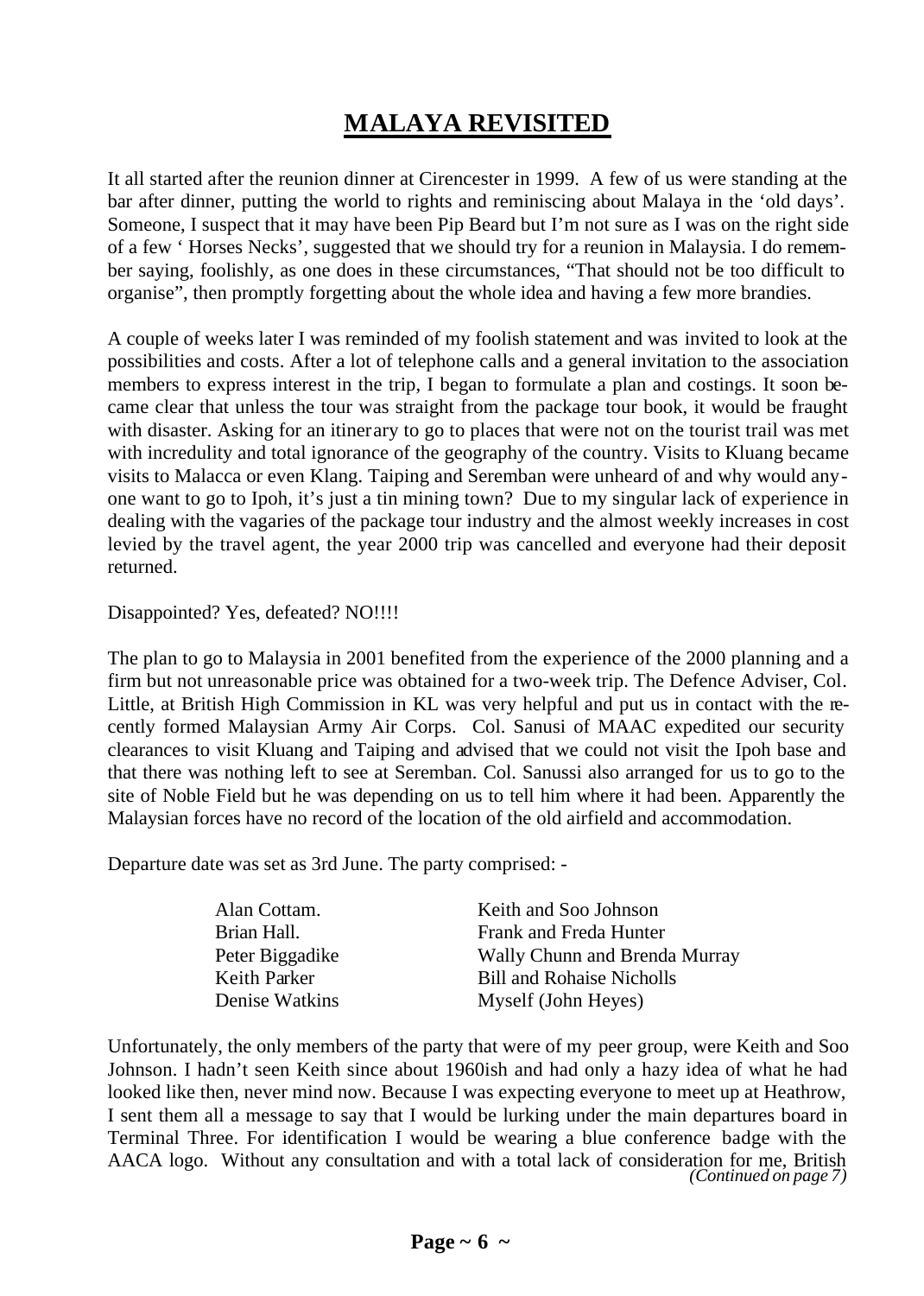Airports Authority had removed the main departures board, about three years ago, and replaced it with a great number of t.v. monitors scattered hither and thither, willy nilly, about the place. The best laid plans etc...

I had deliberately arrived early in order to meet everyone. I spent about three hours wandering around the departures lounge, smiling inanely, pointing my left breast at anyone who looked to be the right sort of age to be embarking on the tour and hoping that they would recognise the badge. A few coy smiles and implied invitations by people of dubious sexuality convinced me that this was perhaps not the right method of identifying my party. Discretion being…. etc. I decided to go to the disgusting habits area to contemplate my next move and have a much-needed fag. Hanging on the end of his pipe, I found Frank Hunter and his wife Freda (No, she wasn't hanging on the end of his pipe). Soon after Wally and Brenda found us, the rest we met up with at Singapore arrivals.

We had two days in Singapore, at the Shangri La Hotel, just off Orchard Road. Nothing was planned for these two days; everyone did their own thing and got over the jet lag. Downtown Singapore is virtually unrecognisable to those who have been away from it for more than a few years. I went out to Nee Soon and to the old airfield at Sembawang (HMS Simbang). Nee Soon is much the same, the Singapore Armed Forces are using the camp. Leslie Thomas would certainly recognise it as his 'Panglin Camp' from 'The Virgin Soldiers'. There are fewer shops operating in Transit Road but nothing much else has changed. The Paris bar lives on. I could not ascertain what was going on at Sembawang but it looked, from a distance, as though nothing much had changed.

<sup>7Th</sup> June found us in a coach, bound for Kluang and KL. The customs and immigration set up at the Singapore end of the causeway is large, modern and efficient. Neither are so large nor efficient at the Malaysian side. The Adjutant of 881 Sqn. MAAC met the coach at Ayer Hitam and travelled with us to Kluang. Our first stop was for lunch at the officer's mess where Col. Sanusi and about 30 members of the squadron greeted us. After lunch and short speeches, we were taken to the old 656 Sqn. hanger and offices, now occupied by 881 Sqn. MAAC. The whole area is virtually unchanged from when I last saw it in circa 1967. We were given a slide presentation outlining the short history of MAAC and its future role. MAAC are operating 10 Alouette 3's, which they inherited from the Malaysian Air Force, and are currently evaluating new helicopters. After the presentation, plaques were exchanged. The plaques presented to us will be given to 656 Sqn. for display, as they deem fit.



After the presentations we were taken on a drive around the garrison, prior to departing for KL. Once again I was struck by the relatively small changes to the place since last seen. The BMH is in use but sixty percent of it has been mothballed. All the old accommodation

### **Page ~ 7 ~**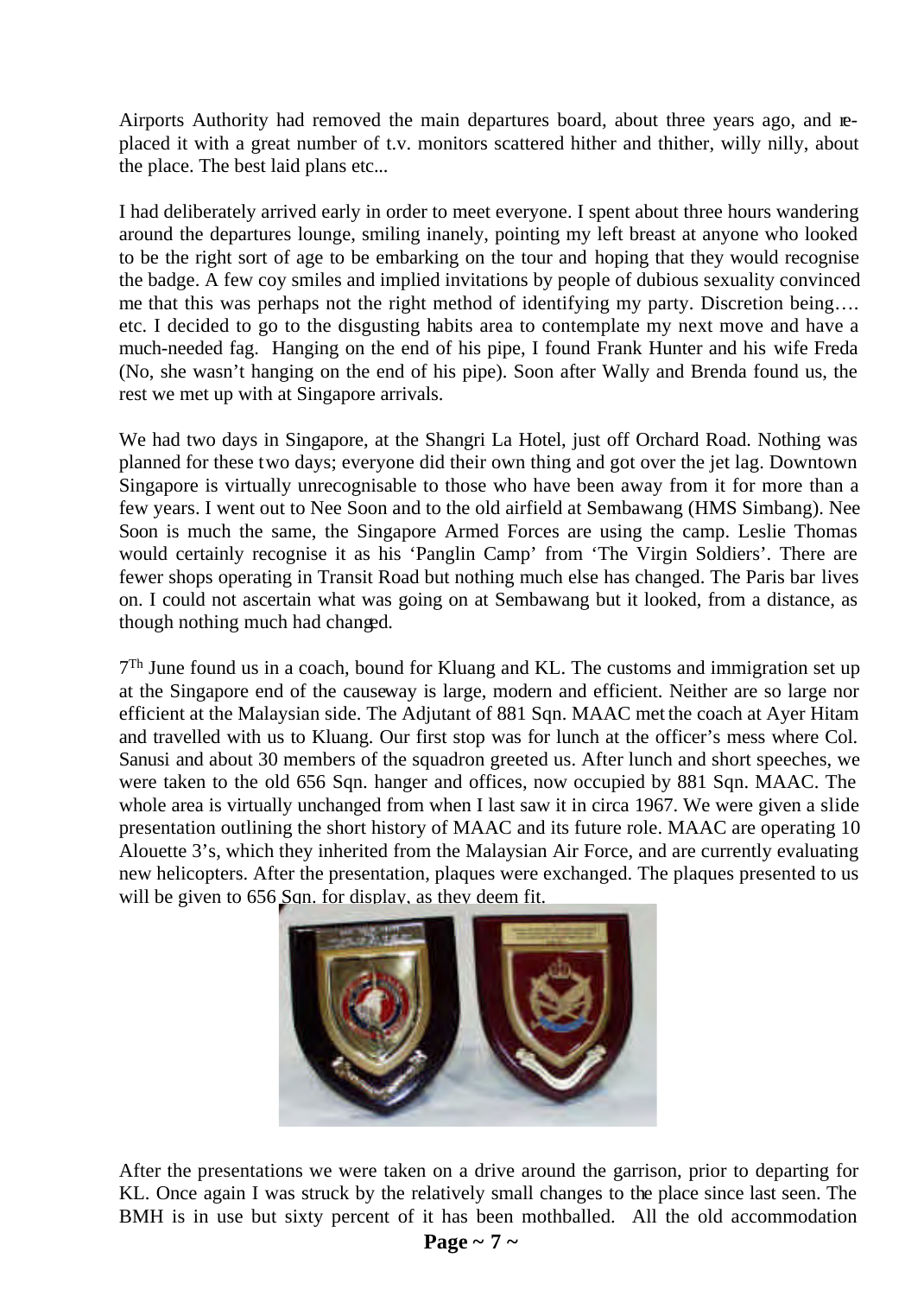#### *(Continued from page 7)*

blocks, swimming pool, churches and garrison club buildings are still there, a testament to their construction. We were not allowed to take any photographs when at Kluang but the MAAC photographer took a number, which we were promised would be copied for us. Regrettably, these have not arrived to date but are being chased up.

We departed Kluang for KL at about 1500 hrs and arrived at KL Sh angri La Hotel at about 1830 hrs. An all day journey in our day, but thanks to the new motorway running the length of the country, now a pleasant few hours drive. We bypassed Seremban on the advice of MAAC but we should have taken the time to stop off, as later events will show.

On the 8<sup>th</sup> June, MAAC had arranged to collect the whole party in their coach and to take us to the site of Noble Field, Malaysia Armed Forces Museum, RMAF Museum, the Istana Negara, the National Monument, the Central Market and Batu Caves. Major Richard, Adjutant 881 Sqn. MAAC, and his wife kindly gave up their day off to escort us. Paddy Cottam and Blondie Hall had an alarm clock failure, they said!!!!, and elected to do their own thing rather than hold up the rest of the party. They went by train to Seremban, where they had both served, and discovered that there were indeed large parts of Paroi Camp still in existence. The main body of the party had a most interesting day on the MAAC tour. Whilst at the museum we presented, to the museum, a painting of Noble Field, kindly given to us by Peter Elliston, (the artist) and an association plaque. We, in turn, were presented with a set of Malaysian Armed Forces commemorative stamps, which will be given to the 656 Sqn to display.

We navigated the coach to the site of Noble Field. The only building left is one of the barrack rooms. (Coincidentally, the one that I lived in for some months.) The airstrip has been built over and all the other buildings either demolished or replaced. There is a large block of flats at the southern end of the airstrip where the hanger used to stand. The tour of the museum proved most interesting but the curator is desperately looking for material, as there is a shortage of artefacts from the 'Emergency' period and virtually nothing to represent the heroic activities of 656 Sqn. Should any one wish to donate anything, please contact me and I will let you know how to proceed.

Part of the MAAC tour took us to the Central Market in KL. This used to be the market for fresh produce but has now been converted to stalls and shops to supply the tourist trade. We were greeted by the market manager and all given batik sashes, emblazoned with 'KL Central Market', which we were obliged to wear. The market manager informed us that the sashes would gain us 40% discount. The market manager assigned each of us a security guard. I am not at all sure if the security guards were to protect us from unknown dangers or to protect the stall holders from geriatric hagglers. I am sure that the whole group will join me in thanking the MAAC for their sterling efforts in ensuring that we were able to see and visit the places that we remembered. On behalf of all of us I have written to Col. Sanussi and Maj. Richard to express our thanks.

The next day was free day in KL. For old time's sake, I had a wander down Batu Road, now named Jalan Tuanku Abdul Rahman. Nantos bar has gone but the Tivoli bar, KK bar, The Kowloon bar, Globe Silk Store, Chortimals and the Coliseum Steak House are all still there and look unchanged (I seriously suspect that the ladies that work in the bars are the same ones that were there in 1960!!!!!). I also took the opportunity to meet up with, Mick Little,  $\alpha$ *n*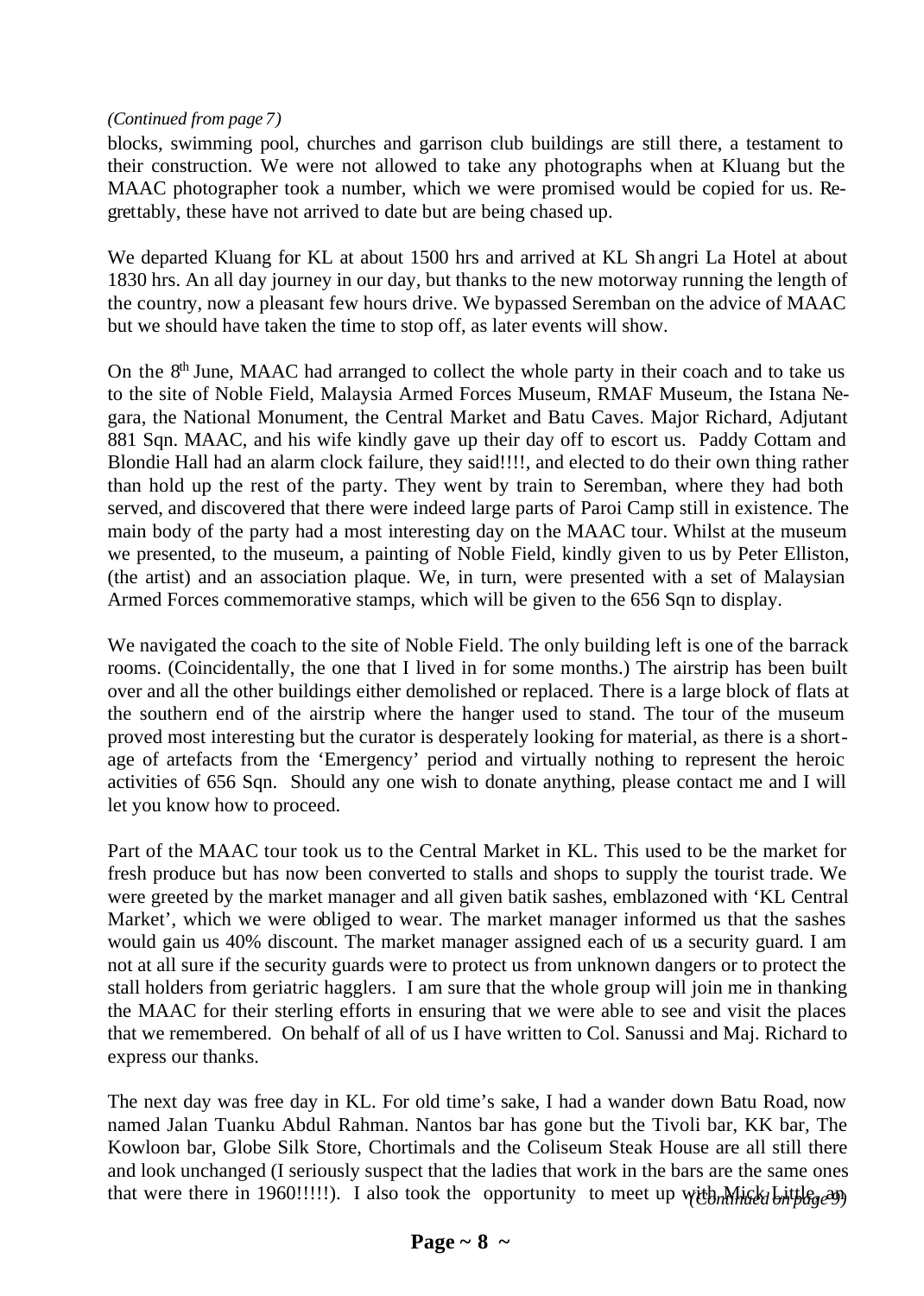#### *(Continued from page 8)*

association member currently working in KL. He is planning a reunion for next year in Malaysia. Details from John Bennett or contact Mick at email address: *emarel@pop.jaring.my*

On  $10<sup>th</sup>$  June we once again embarked on our coach to visit Ipoh, and Taiping, then going on to Penang for the rest of the tour. We visited the Chinese temples at Ipoh before pressing on to the airfield. The old Ipoh airfield is now the Malaysian Air Force technical training school. We were not permitted to enter the facility but were able to drive around the perimeter.

Taiping was a different matter all together. The town appears to have grown but the old centre of it remains unchanged. The old 28<sup>th</sup> Commonwealth Brigade facilities to the north are still there and virtually unchanged. BMH Kamunting is now a civil hospital and the camps along the same road are still there, albeit with different signboards outside. The civil jail is still in use and looks as it did in 1960. We visited the Military cemetery to get photographs of graves for an absent member of the Association. Unfortunately, we were at the wrong cemetery; we should have been at the Christian cemetery. It took a little time to find the airfield but when we did, we found that it too was unchanged since 1960. The old 7 Flt compound is still in the corner with all the buildings intact. The aircraft shelters have been demolished and that appears to be the only change. The compound is now in use by the Malaysian Special Forces as a supply base.

Departing Taiping, we passed over the bridge onto Penang Island and made our way to the Shangri La Rasa Sayang Hotel at Batu Ferringi.

Five days were spent in Penang with no planned activities. There was plenty to do and see in Penang, people going off in different directions to do their own thing. Bill Nicholls took himself and his two ladies off by hire car to the East Coast, passing by Grik and Kroh on the newish road across the top end of the peninsula. I will leave it up to Bill to write up the details of his trip at a later date.

We returned to UK via Singapore on the  $16<sup>th</sup>$  June. I hope everyone enjoyed the trip as much as I. If anyone is planning a similar trip, please do not hesitate to contact me and I will pass on all the relevant contacts and information.

John Heyes

Since returning John Hayes has had requests to repeat the trip, but he has declined the offer!! Would anyone else like to organise another visit for say 2003?? No doubt John will assist with information and guidance for any volunteer. Any budding Tour Guides out there??

John is considering organising a coach trip to Pegasus Bridge during '02/'03, and if you may be interested please ring him on 01352-770100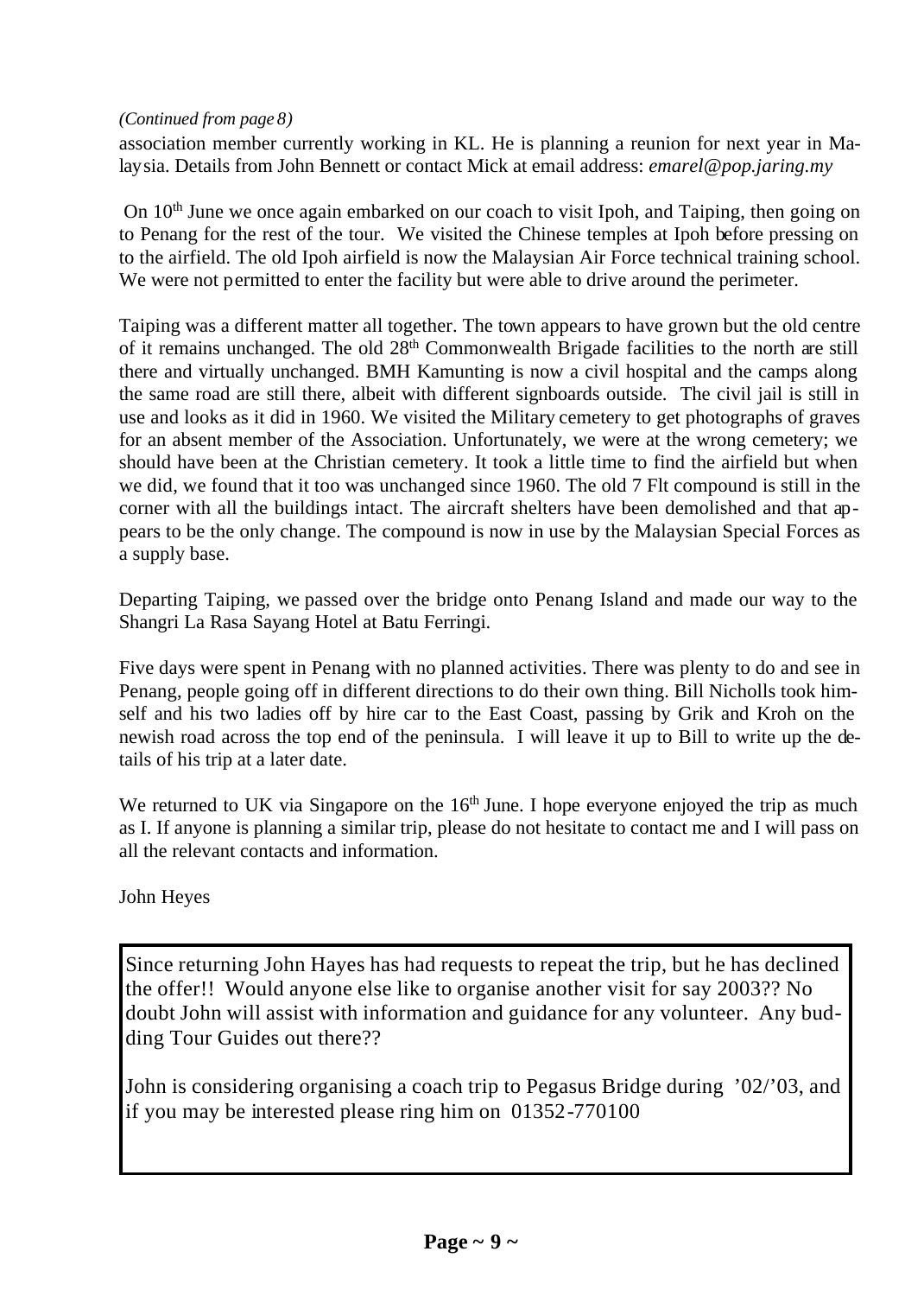#### AUSTER MK9 WZ 706 RECOVERY IN THAILAND

#### (1960)

Recently a recovery team drawn from 656 Light Aircraft Squadron workshops took part in a most interesting and instructive venture to Thailand to recover by air and road an Auster MK9 aircraft that had made an exceptionally good landing on a newly laid track beside paddy fields.

Unaware to the difficulties that might be encountered and the information of the landing being somewhat brief the O.C. workshops, Major W.H. Storey decided on a team of experienced aircraft technicians led by Sgt. McLeod. Past experience of aircraft recovery had taught us that no two incidences were of the same nature and the round trip would involve some 750 miles, of which 100 would be inside Thailand so off we went with everything, so we thought, to meet any eventuality. Unfortunately, we were only permitted to take one vehicle and that had to be a 3 ton type, so we rigged it up with our own patented recovery rig, to take the fuselage, special frames to take the mainplanes and an undercarriage bogey so that the fuselage would fit into the vehicle Then came ropes and slings, special tools, 24 hour ration packs, extra fuel and water, and off we went.

That evening we made Taiping, had a couple of hours sleep and then journeyed to Kroh a township situated on the Malaya/Thailand border, where we were to meet the O.C. and A.S.M. Penfold at midday. They had the chance to journey by air. At Kroh we all were briefed on Thailand, had to remove all signs, badges and rank, even our light blue berets, so it was back to jungle hats.

Because of extensive communist terrorist activities in the Betong salient area we were provided with an armed Malayan Police force party of eight in their own Landrover and off we traveled, through the Malayan border post for 5 miles where we came across the Thai border post and immediately had another police party of 4 who joined our vehicle. At first these four policemen treated us with suspicion but it didn't take us long to make friends when cigarettes, chocolate and biscuits were given them. When it commenced to rain and the vehicle was open, we shared our ponchos with them, which really bonded the alliance.

We had previously been warned that the road left much to be desired and it didn't take us long to realize it. Anyway we covered the 50 miles in four hours, which we thought was fast moving in the circumstances. When we arrived at the village nearest the aircraft, the whole village turned out to see us and stare. After a while we soon knew why, we were the first party of Britishers they had seen.

At this stage the main problem was making anyone understand us, so after being put in the police compound, through the British soldiers sign language we got a certain amount of understanding. The O.C. had given instructions for the remainder of the team to get shelter for a sleep and commence preparing a meal, whilst he and A.S.M.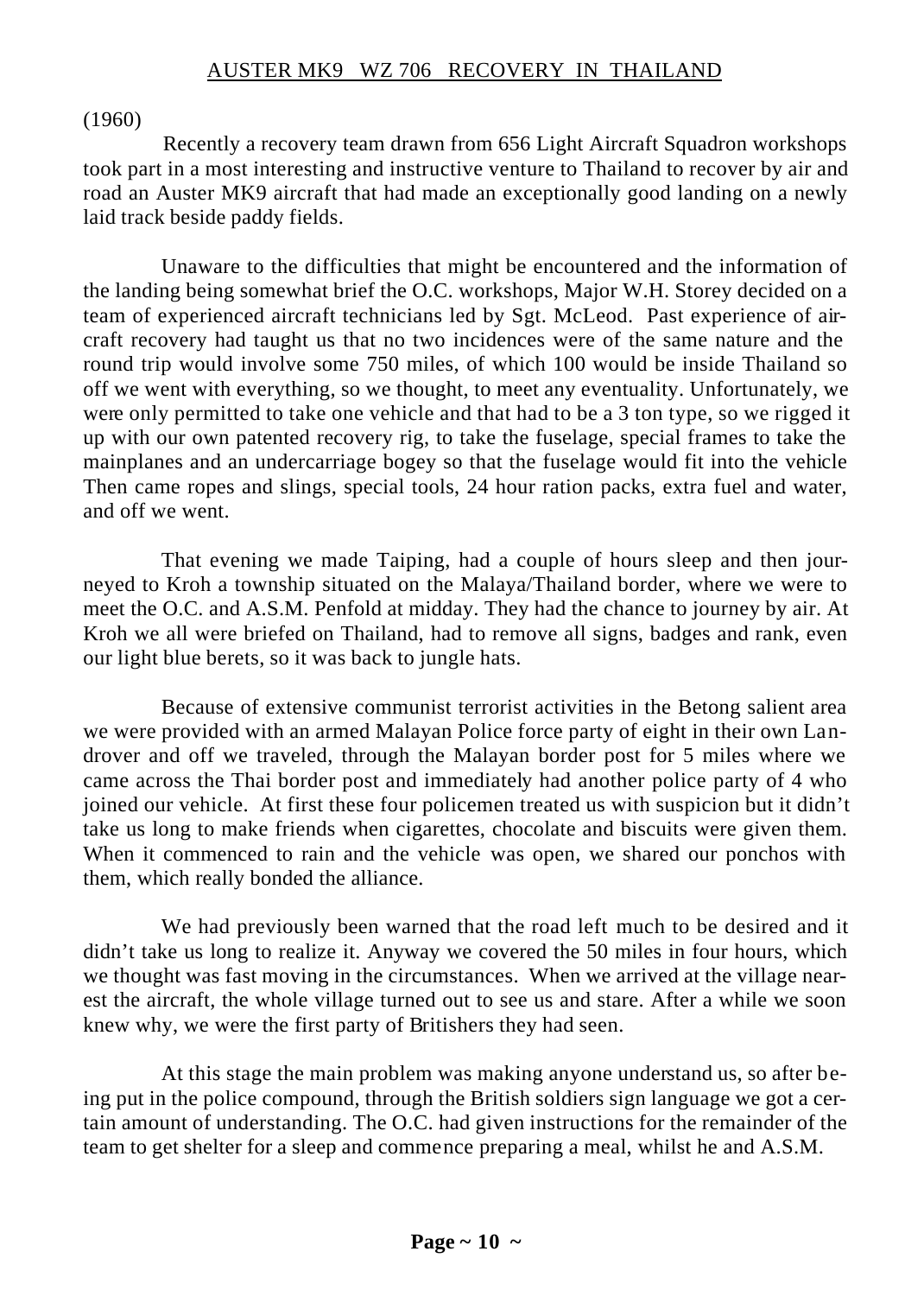

Jungle Tracks!

Penfold with the police escort and usual camp followers commenced the journey by foot to the site of the aircraft. When they got to a wide fast flowing river it was obvious with the type of small ferry available that they wouldn't get the aircraft out by using the river. Evidently it was an exciting experience crossing the river.

The pilot of the Auster had made an exceptionally good precautionary landing with no apparent damage to the aircraft. Coming to greet the party as if he was Doctor Livingstone was S/Sgt. Boam, he had been helicoptered in the previous afternoon with a couple of Malayan police guards and had never been so pleased to see an English speaking person in all his life. Having assessed the cause of the precautionary landing, (Loss of oil pressure due to lose union,) and decided on the best method of recovery the party made tracks back to the police compound. By this time Sgt. McLeod and Cpls. Davison and Burns had prepared a curry and rice meal and by candlelight everyone got his first meal of that day. That evening everyone paid the one street village a visit and the local cinema operator invited us all in free to see a Thai film.

The next morning everyone was up early, maybe the wooden floor boards had "knots" in them, had a light breakfast and with everyone carry ing some item of recovery gear made tracks to the aircraft. Evidently word had got around the village and surrounding areas that we were about to work on the aircraft. The locals were set up eating and drinking stalls and for miles around parties of local folk were streaming in. Their side of it resembled a carnival with village headman, police and army officers and inevitably the hundreds of children. They all sat intent whilst we proceeded to completely strip down the empennage, remove the engine and mainplanes and by 0930 hours we were ready for the helicopters to airlift the components out and across the river to the school compound, which we had previously marked out as a L.Z. Unfortunately, the two sycamores did not arrive until midday.

This type of operation was a new venture, as indeed it was for us, so the Sycamore squadron commander and his senior technical officer plus our squadron Commander, Lt.Colonel Creswell, OBE, and 2 i/c Major Pritchard-Davies arrived to watch and suggest ideas on the most practical way of doing this "Sky-recovery".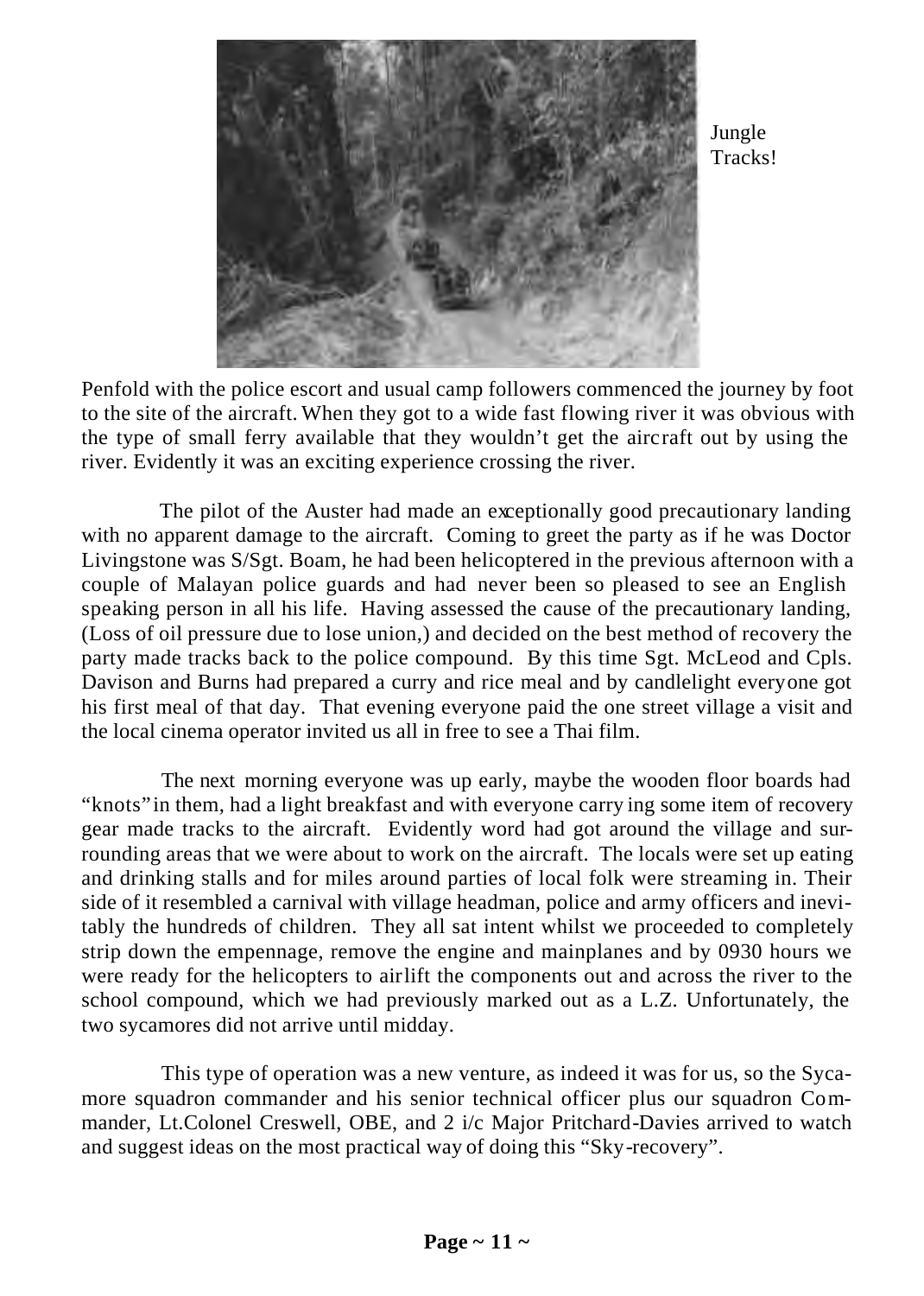The engine was no problem and with it slung under the helicopter it went away beautifully. Unfortunately, the mainplanes were a problem and to such an extent that eventually they were manhandled out after numerous abortive attempts to get them fixed under the helicopter.





After a few experiments, and that meant removing the complete undercarriage, we got the fuselage away and that was a very imposing sight slung under the helicopter. Several more airlifts across the river with the empennage and our own equipment and the first part of the recovery was completed. A final wave from the helicopter crew and we were on our own again.

At the school compound we then proceeded to put the bogey wheels on the fuselage, replace the engine and then, with local help, the whole airframe into the **3** ton vehicle. Next came the mainplanes into the frames, then the rest of the aircraft, the tie down and we were ready for the road. By this time it was dark so off back to eat and our hard wooden boards.

Early next morning we all boarded the 3 ton vehicle, this time room was very restricted but nevertheless we made Kroh five hours later, a meal at Kroh and we eventually made Kuala Lumpur the next day, having staged at Taiping that evening. The O.C. workshops and the A.S.M., who left us at Kroh to fly back to Kuala Lumpur, had further experience when due to very bad weather had to land on an oil palm estate and spend another night away from base. Plenty was learnt of this our first long distance recovery exercise with the assistance of helicopters, and now we are considering making a lightwe ight cradle to fix the mainplanes under a helicopter as only these caused the biggest problem.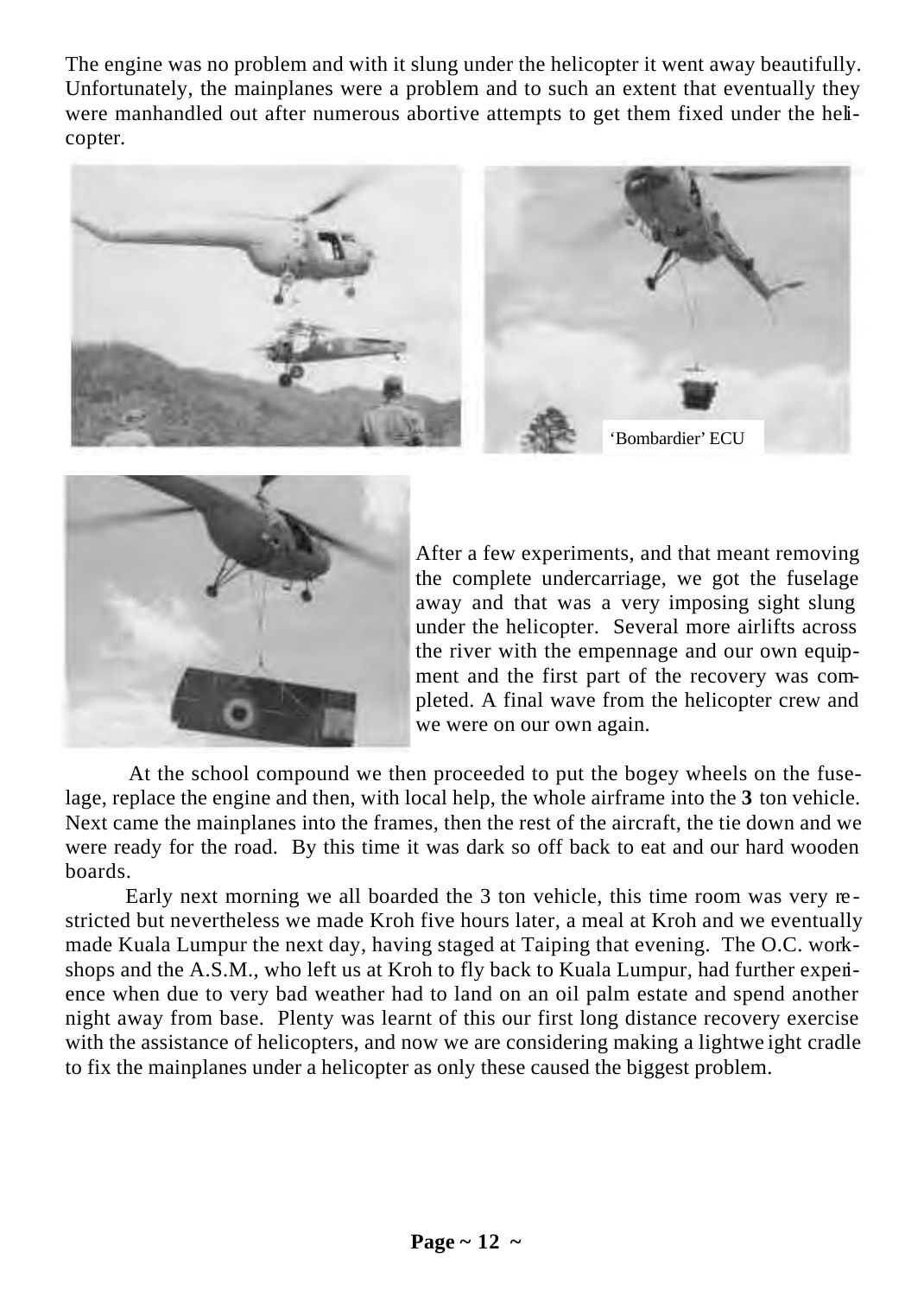

our driver.

STOP PRESS: Since this report has been written the aircraft has had a successful air test after a rebuild and Major inspection and is back in Squadron operational service.

The full party taking part in this "exercise" were:

Major Storey, ASM Penlold, S/ Sgt Boam, Sgt.McLeod, Cpls. Frost—Bridges, Burns, Davison, Pickhaver, Walker,

L/Cpl. Corbett, and Pte. Barker

My thanks to Frank Penfold for this article and the photographs. Incidentally WZ706 is also the subject in the David Shepherd painting of the Auster in Malaya!

| <b>DEATHS</b>                                                                                                              |       |                            |  |
|----------------------------------------------------------------------------------------------------------------------------|-------|----------------------------|--|
| It is with regret we announce the deaths of the following members,<br>and offer condolences to their relatives and friends |       |                            |  |
| Maj H.N.D. Pullen                                                                                                          | (219) | Died Jan 01                |  |
| Mr T.J. Stratford                                                                                                          | (328) | Died 25 Aug 00             |  |
| Mr P.D. Kirby                                                                                                              | (423) | Died 2000. (no date known) |  |
| Maj H.C. Calder                                                                                                            | (59)  | Died 10 Oct 01             |  |

The following were amongst members who attended the funeral of Hugh Calder, Ted Maslen-Jones, George Dempster, Jack and Veronica Dandy, Nev Frost, Terry and Mrs Burns, and Derek Walker. It was a good, well attended service.

Mrs Val Calder wishes to thank all our Association members who contacted her, and also those who managed to attended her husbands funeral .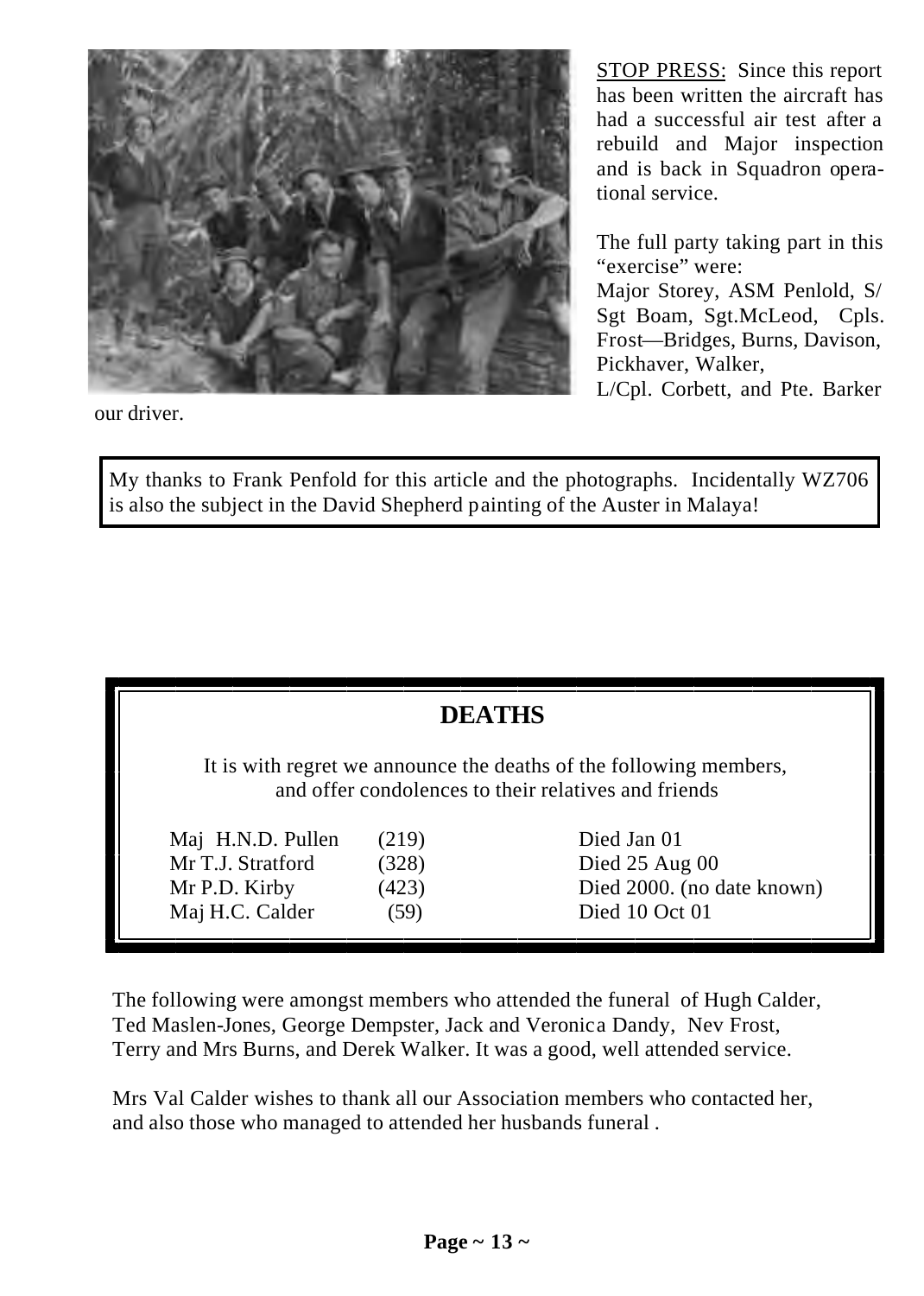From the President of 656 Squadron Association.

Early in October 1 was privileged to be invited to attend an Open meeting of the BURMA and KOHIMA Lodge in Guildford. It was their first meeting since the spring of this year when "NOBBY" Clark, during one of his frequent visits to the Lodge, had died. During the Ceremony a most generous Appreciation of "NOBBY" was delivered, and it was very clear that all the Members had a deep affection for him.

Before the Ceremony closed, the Lodge also accepted the Gift of a CHINTHE from CLAIRE CLARK, which she had presented in her late Husband's Memory. It was a most appropriate gesture on Claire's part, and greatly appreciated. After some discussion, it was decided to put this in a place of Honour at all Lodge meetings.

Nobby's Passing has inevitably left an enormous gap in the running of our Association. At this moment all the work has fallen on the shoulders of John Bennett. He has been left to handle literally everything and we already owe him a very big debt of gratitude.

It is of the utmost importance that he gets help as soon as possible. The need is for one or two volunteers to help with either the Financial or the general Administration work and to be prepared to accept are share of the responsibility, e.g. as Treasure or Assistant Secretary. Shared in this way the duties need be neither onerous nor time consuming. John tells me "It would at times, be nice just to have someone to talk things over with!"

As a first step may I ask anyone who feels able to give just a little of his or her time, simply to talk it over with John? After all, we surely owe it to Nobby Clarks Memory to keep HIS Association Airborne.

E.W.M.J NOVEMBER 2001.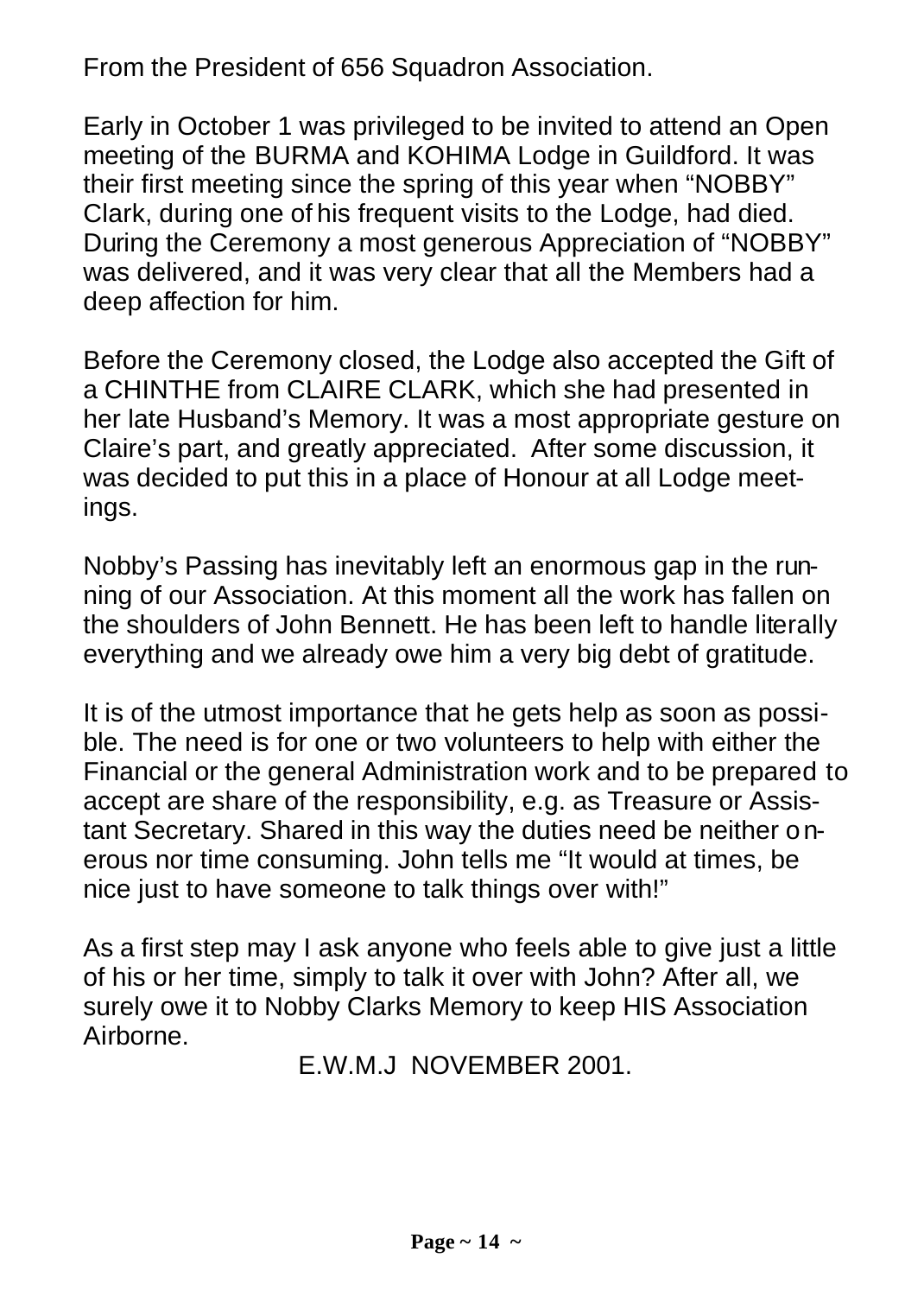## **New Members List**

As at 30 Nov 2001

| 529 | S/Sgt J.W. Lyons                 | AAC         | 2000-                                                                                           |
|-----|----------------------------------|-------------|-------------------------------------------------------------------------------------------------|
| 530 | Mr R.J. Wheat                    | <b>REME</b> | 72-74 Hong Kong                                                                                 |
| 531 | Mr R Ward                        | <b>REME</b> | 61-64 7Flt Taiping, KL, Kluang, Brunei 66-67<br>2Flt Labuan, Seremban                           |
| 532 | Mr J. Stirton                    | <b>RAF</b>  | 57 - 1902 Flt Ipoh                                                                              |
| 533 | Mr K. Stone                      | <b>REME</b> | 61-64 11 flt, 14 flt, 10 Flt S'pore, Kluang, Brunei                                             |
| 534 | Mr S. Holyoak                    | AAC         | 9 Regt 89-96                                                                                    |
| 535 | Mr J. Rigg                       | AAC         | N'avon 82-84                                                                                    |
| 536 | Mr R.F Lloyd                     | R.A.        | 50-'51 1907flt Johore Bahru, Seletar                                                            |
| 537 | Mr S.A. Jackson                  | AAC         | Apr 92 - 95 Dishforth                                                                           |
| 538 | Mr G. A. White                   | <b>RAF</b>  | 52 - '53 KL                                                                                     |
| 539 | WOII (SSM) P.A.<br><b>Tickle</b> | AAC         | $2001 -$                                                                                        |
| 540 | Mr D.F. Laker                    | R.A.        | 1907 Flt Taiping '55. 1911 Flt Seremban '55                                                     |
| 541 | Mr A Birkenhead                  | R.A.        | 1902 Ft Sembawang '53-'54                                                                       |
| 542 | Mr A Stern                       | AAC         | 93-95 Dishforth                                                                                 |
| 543 | Mr K.F. Mattocks                 | <b>GPR</b>  | Jan-Nov '53 19078 Flt Benta; Nov '53 - Oct 54<br>1913 Flt Korea;nov'54-July'55-1907 Flt Taiping |
| 544 | Maj (retd) J.P.<br>Durrant       | R/Sigs      | 58-59 1902 lpoh, 1916 KL,<br>Flt Cmdr 11 flt Sembawang                                          |
| 545 | Mr M Stewart                     | <b>REME</b> | 76-78 Hong Kong, Brunei                                                                         |
| 546 | Mr J.A. Helm                     | AAC         | 88-90 N'Avon                                                                                    |
| 547 | Mr M. Foster                     | AAC         | 88-92 N'Avon                                                                                    |
| 548 | Sgt W.V Cooper                   | AAC         | 92-94                                                                                           |
| 549 | Mr D.H. Emery                    | <b>RAF</b>  | 55-56 Paroi, Port Dixon                                                                         |
| 550 | Mr N. Pearson                    | AAC         | 93-98 Dishforth                                                                                 |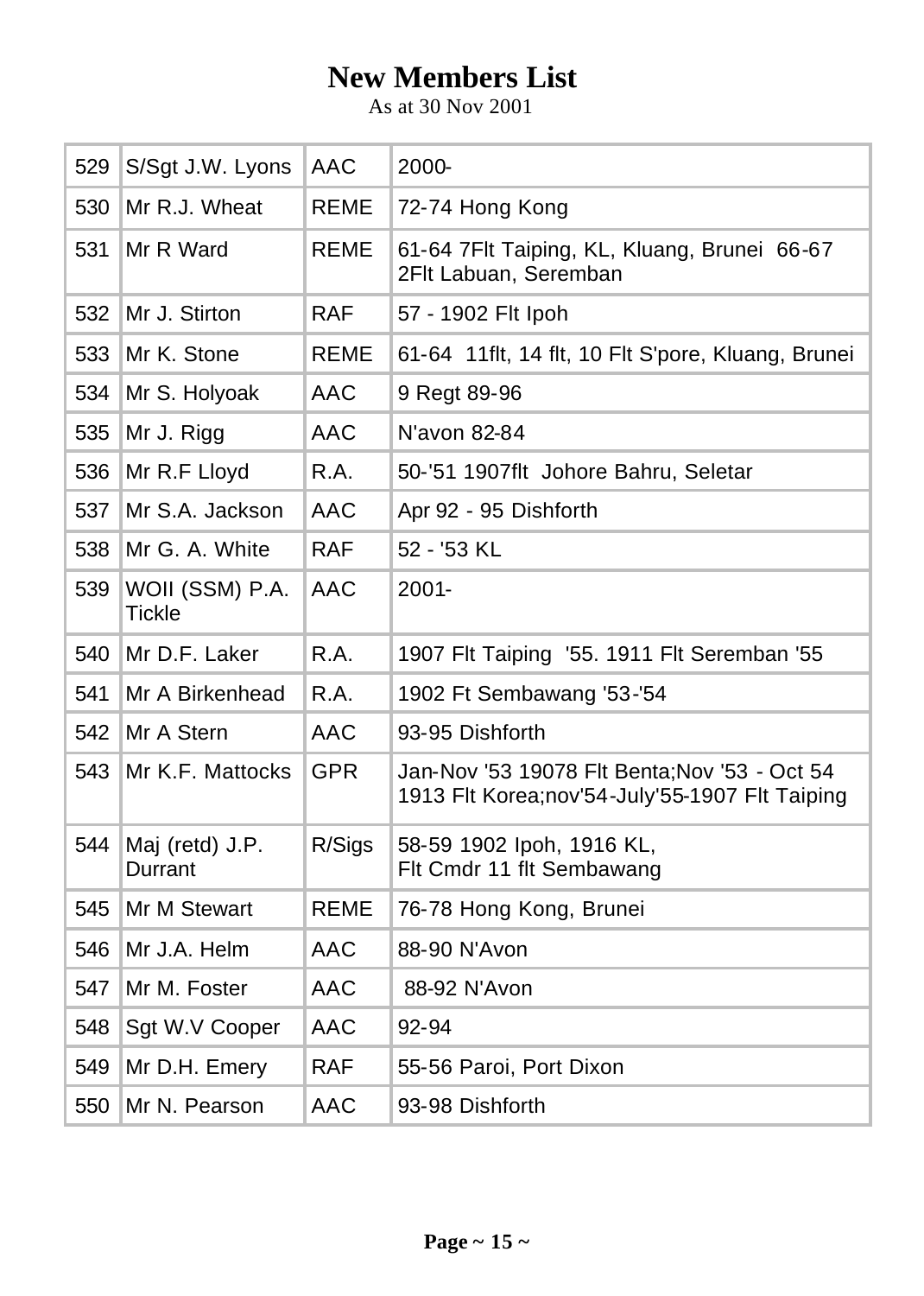## **MALAYA REVISITED**



John Heyes presents painting to Maj Richard (see page 8 )



Looking round the Royal Malayan Armed Forces museum

Articles and pictures needed for the next issue. Please send your entry to the Secretary.